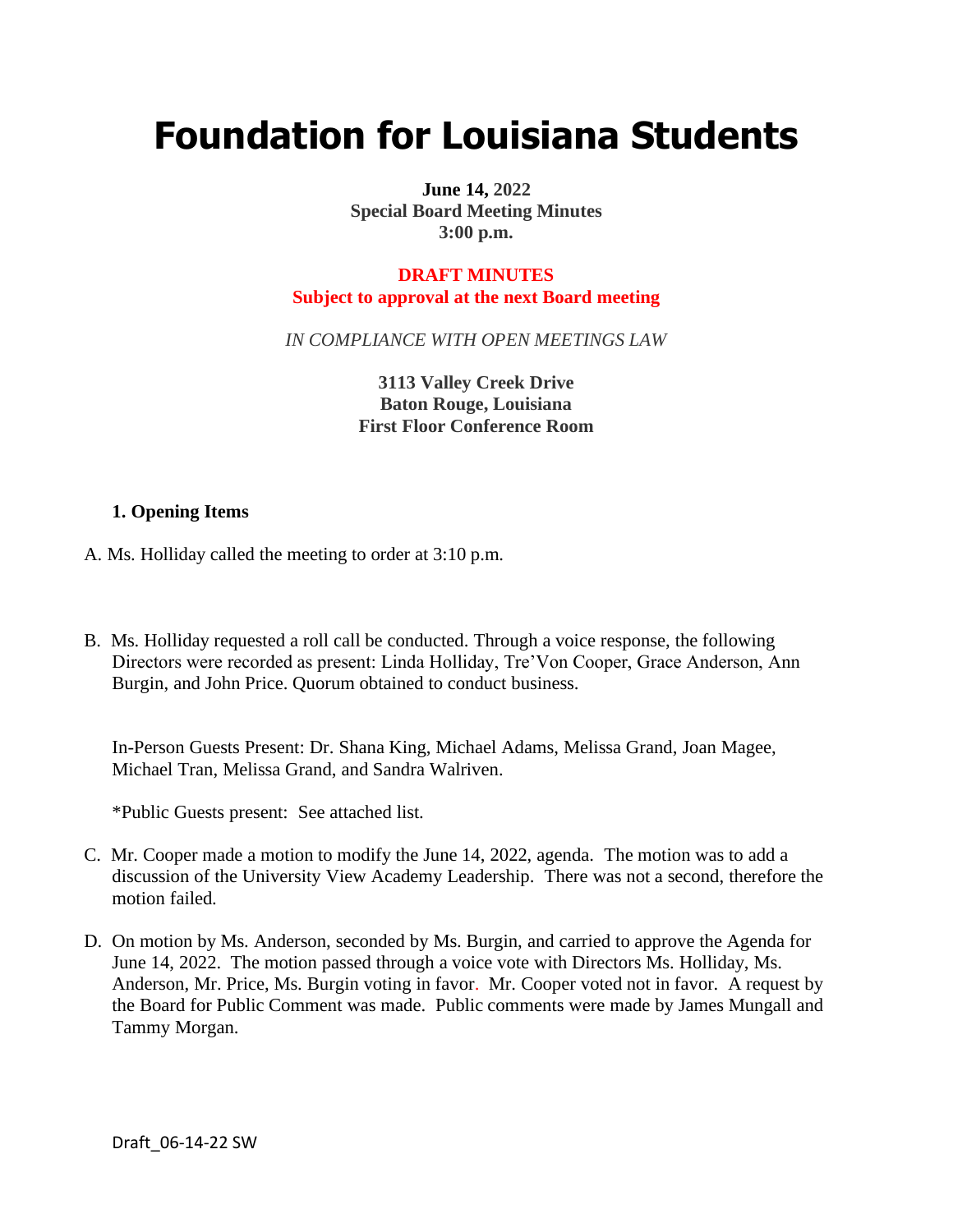## **2. Routine Business**

#### A. No approval of minutes

#### **3. Oral Reports**

None

## **4. New Business**

A. Holliday led the discussion of Staff, Employee, and Teacher work schedules for the 2022-2023 school year. A Motion was made by Board Member John Price as follows:

 For the 2022-2023 UVA Academic Year, a flex (work at home) schedule shall be established

 by the supervisor of each department and submitted to their superior supervisor for approval.

 Each flex work schedule approved by both the department supervisor and the superior supervisor of that department, will then be submitted to the Superintendent for final approval prior to implementation. The motion was seconded by Mr. Cooper.

 Prior to a vote, public comment was requested. The following individuals made public comments.

| <b>Last Name</b> | <b>First Name</b> | Location                     |
|------------------|-------------------|------------------------------|
| Mungall          | James             | <b>UVA Conference Center</b> |
| Morgan           | Tammy             | <b>UVA Conference Center</b> |
| Cole             | Raven             | <b>UVA Conference Center</b> |
| Trahan           | Daniel            | <b>UVA Conference Center</b> |
| Lee              | Michelle          | <b>UVA Conference Center</b> |
| <b>Clark</b>     | Tamara            | <b>UVA Conference Center</b> |
| <b>Bratton</b>   | Kate              | <b>UVA Conference Center</b> |
| Mungall          | Sara              | <b>UVA Conference Center</b> |
| Mungall          | Emily             | <b>UVA Conference Center</b> |
| <b>Bacon</b>     | Tiffany           | <b>UVA Conference Center</b> |
| Henderson        | <b>Stacy</b>      | <b>UVA Conference Center</b> |
| Facey            | Deborah           | <b>UVA Conference Center</b> |
| Hall             | Rhonda            | <b>UVA Conference Center</b> |
| Rachal           | Kristi            | <b>UVA Conference Center</b> |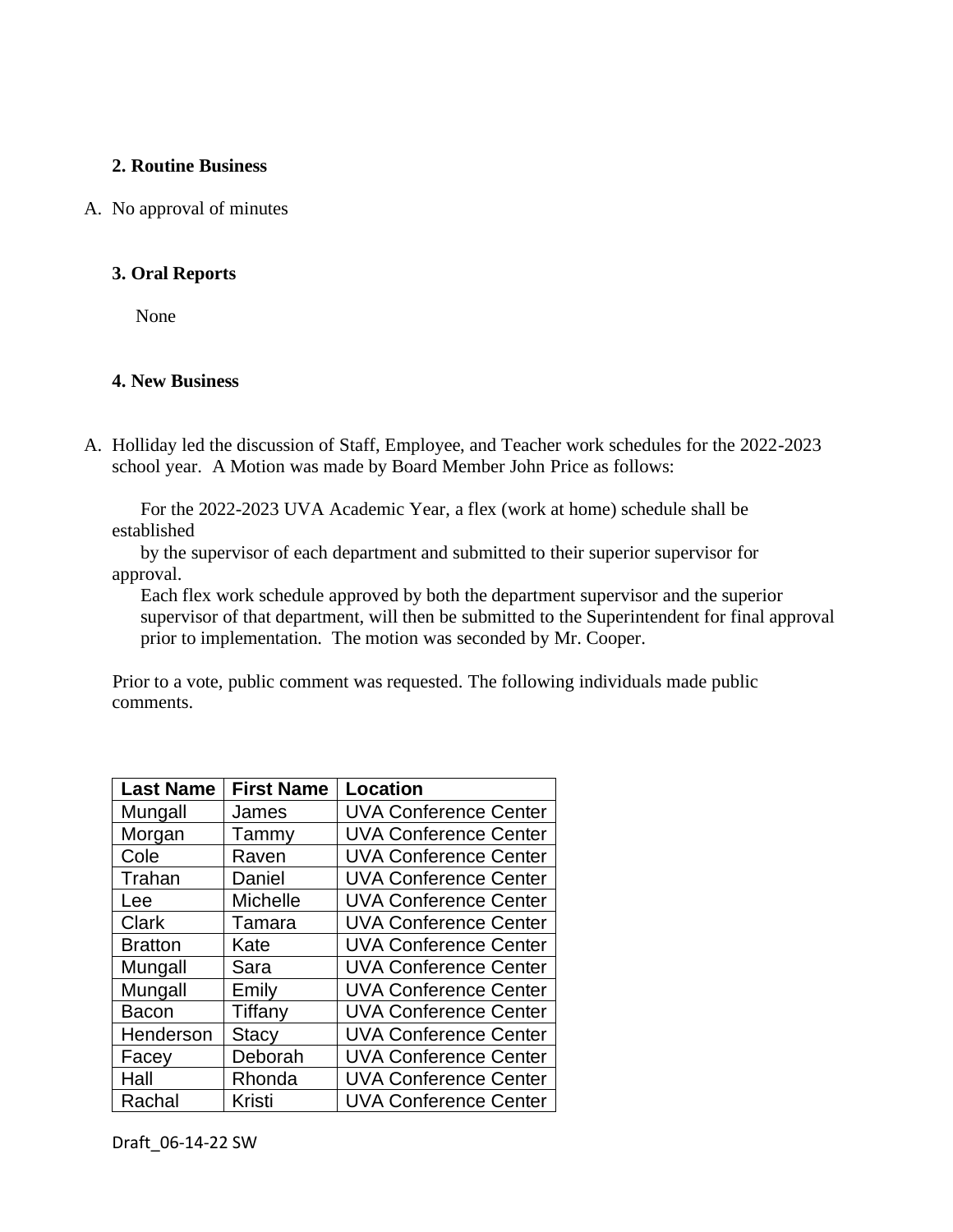| Romanski         | <b>Nicole</b> | <b>UVA Conference Center</b> |
|------------------|---------------|------------------------------|
| Stuntz           | Jessica       | <b>UVA Conference Center</b> |
| Grice            | Donna         | <b>UVA Conference Center</b> |
| Cardozo          | Eugenia       | <b>UVA Conference Center</b> |
| <b>Boudreaux</b> | Keana         | <b>UVA Conference Center</b> |

# **5. Closing Items**

A. On motion by Ms. Anderson, seconded by Ms Burgin, and carried to adjourn the meeting at 6:11 p.m. The motion passed through a voice vote with Directors Ms. Holliday, Mr. Cooper, Ms. Anderson, Mr. Price, and Ms. Burgin voting in favor.

Public Comments: Public comments may be submitted via email before or during the meetings to Sandra Walriven: swalriven@uview.academy.

Reasonable efforts will be made to assist and accommodate persons with a disability. Please contact Sandra Walriven at 225-421-2948 or via email swalriven@uview.academy.

| <b>Last Name</b> | <b>First Name</b> | <b>Location</b>              |
|------------------|-------------------|------------------------------|
| Mungall          | James             | <b>UVA Conference Center</b> |
| Morgan           | Tammy             | <b>UVA Conference Center</b> |
| Cole             | Raven             | <b>UVA Conference Center</b> |
| Trahan           | Daniel            | <b>UVA Conference Center</b> |
| Lee              | Michelle          | <b>UVA Conference Center</b> |
| <b>Clark</b>     | Tamara            | <b>UVA Conference Center</b> |
| <b>Bratton</b>   | Kate              | <b>UVA Conference Center</b> |
| Mungall          | Sara              | <b>UVA Conference Center</b> |
| Mungall          | Emily             | <b>UVA Conference Center</b> |
| Bacon            | Tiffany           | <b>UVA Conference Center</b> |
| Henderson        | <b>Stacy</b>      | <b>UVA Conference Center</b> |
| Facey            | Deborah           | <b>UVA Conference Center</b> |
| Hall             | Rhonda            | <b>UVA Conference Center</b> |
| Rachal           | Kristi            | <b>UVA Conference Center</b> |
| Romanski         | <b>Nicole</b>     | <b>UVA Conference Center</b> |

\*Public Guests present:

Draft\_06-14-22 SW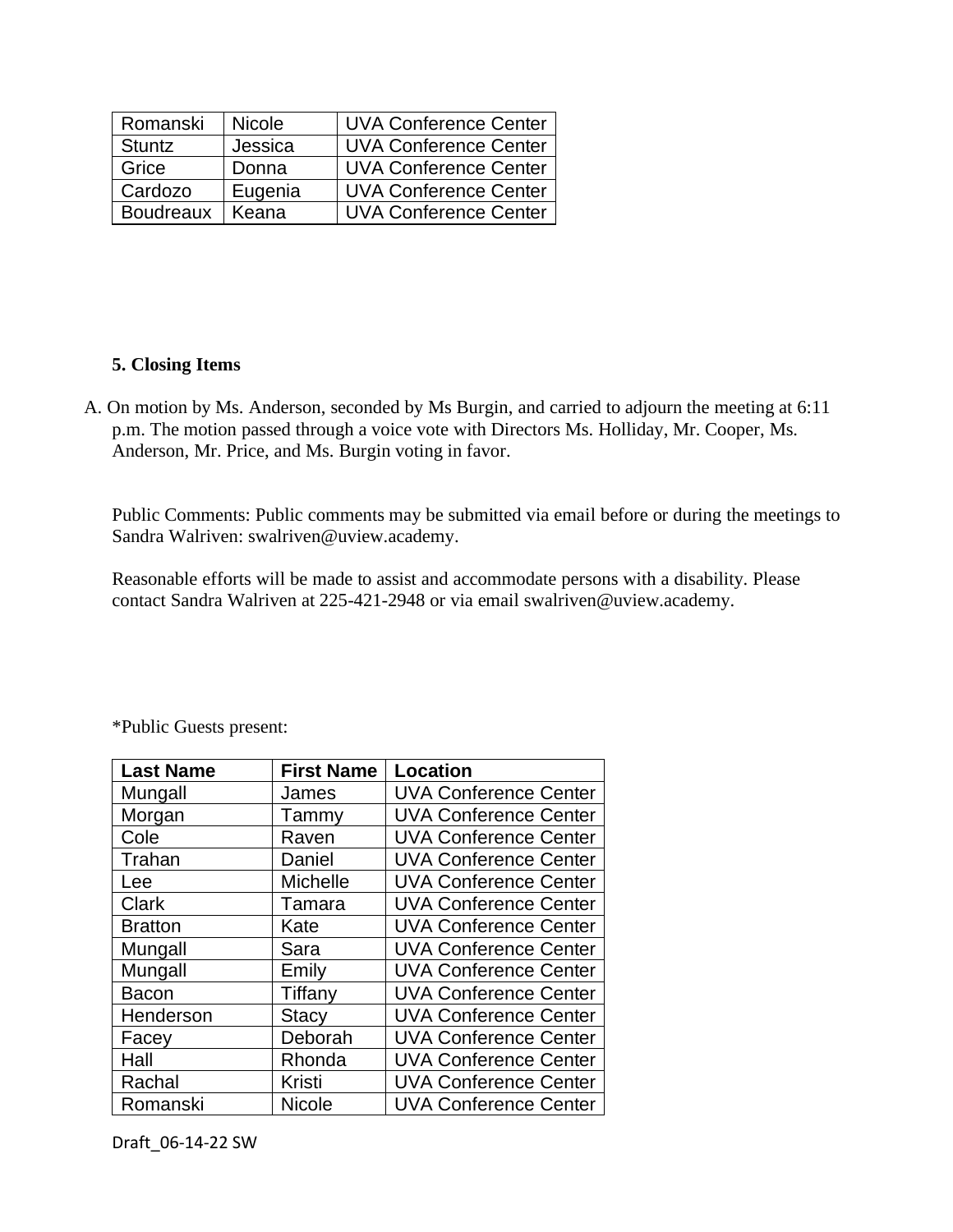| <b>Stuntz</b>    | Jessica       | <b>UVA Conference Center</b> |
|------------------|---------------|------------------------------|
| Grice            | Donna         | <b>UVA Conference Center</b> |
| Cardozo          | Eugenia       | <b>UVA Conference Center</b> |
| <b>Boudreaux</b> | Keanna        | <b>UVA Conference Center</b> |
| Wright           | Candace       | <b>UVA Conference Center</b> |
| <b>Harris</b>    | Dori J.       | <b>UVA Conference Center</b> |
| Hunt             | <b>Stacey</b> | <b>UVA Conference Center</b> |
| <b>Brumley</b>   | Toni          | <b>UVA Conference Center</b> |
| Sarradet         | Elizabeth     | <b>UVA Conference Center</b> |
| <b>Russell</b>   | Maria         | <b>UVA Conference Center</b> |
| Davidson         | <b>Staci</b>  | <b>UVA Conference Center</b> |
| Parnell          | Megan         | <b>UVA Conference Center</b> |
| <b>Stevens</b>   | Lauren        | <b>UVA Conference Center</b> |
| Reed             | <b>Stacie</b> | <b>UVA Conference Center</b> |
| Patterson        | Edris F.      | <b>UVA Conference Center</b> |
| <b>Fisse</b>     | Katherine     | <b>UVA Conference Center</b> |
| Rogers           | Jennifer      | <b>UVA Conference Center</b> |
| Jackson          | Cynthia       | <b>UVA Conference Center</b> |
| Rodrigue         | Jennifer      | <b>UVA Conference Center</b> |
| <b>Miller</b>    | Heather       | <b>UVA Conference Center</b> |
| McGowan          | Sheri         | <b>UVA Conference Center</b> |
| St. Amant        | Nancy         | <b>UVA Conference Center</b> |
| Moore            | Sheryl        | <b>UVA Conference Center</b> |
| Kling            | Margaret      | <b>UVA Conference Center</b> |
| Cleere           | Robert        | <b>UVA Conference Center</b> |
| Green            | Peggy         | <b>UVA Conference Center</b> |
| Easley           | Darian        | <b>UVA Conference Center</b> |
| Centanni         | <b>Shelly</b> | <b>UVA Conference Center</b> |
| <b>Braddy</b>    | Kelly         | <b>UVA Conference Center</b> |
| Cooper           | Jason         | <b>UVA Conference Center</b> |
| Guilbeaux        | Selena        | <b>UVA Conference Center</b> |
| Aertker          | Lynn          | <b>UVA Conference Center</b> |
| Arceneaux        | Jordan        | <b>UVA Conference Center</b> |
| <b>Buuck</b>     | Jill          | <b>UVA Conference Center</b> |
| <b>Ellis</b>     | Joyce         | <b>UVA Conference Center</b> |
| Martinez         | Kim           | <b>UVA Conference Center</b> |
| Lukachick        | Grace         | <b>UVA Conference Center</b> |
| St. Amant        | Thomas        | <b>UVA Conference Center</b> |
| Purser           | Jodi          | <b>UVA Conference Center</b> |
| Thompson         | Kindra        | <b>UVA Conference Center</b> |
| Beauchamp        | Andrea        | <b>UVA Conference Center</b> |
| Turner           | Lashika       | <b>UVA Conference Center</b> |
| Green            | Paula         | <b>UVA Conference Center</b> |
| Pontti           | Marie         | <b>UVA Conference Center</b> |
| Guillot          | Daniel        | <b>UVA Conference Center</b> |

Draft\_06-14-22 SW